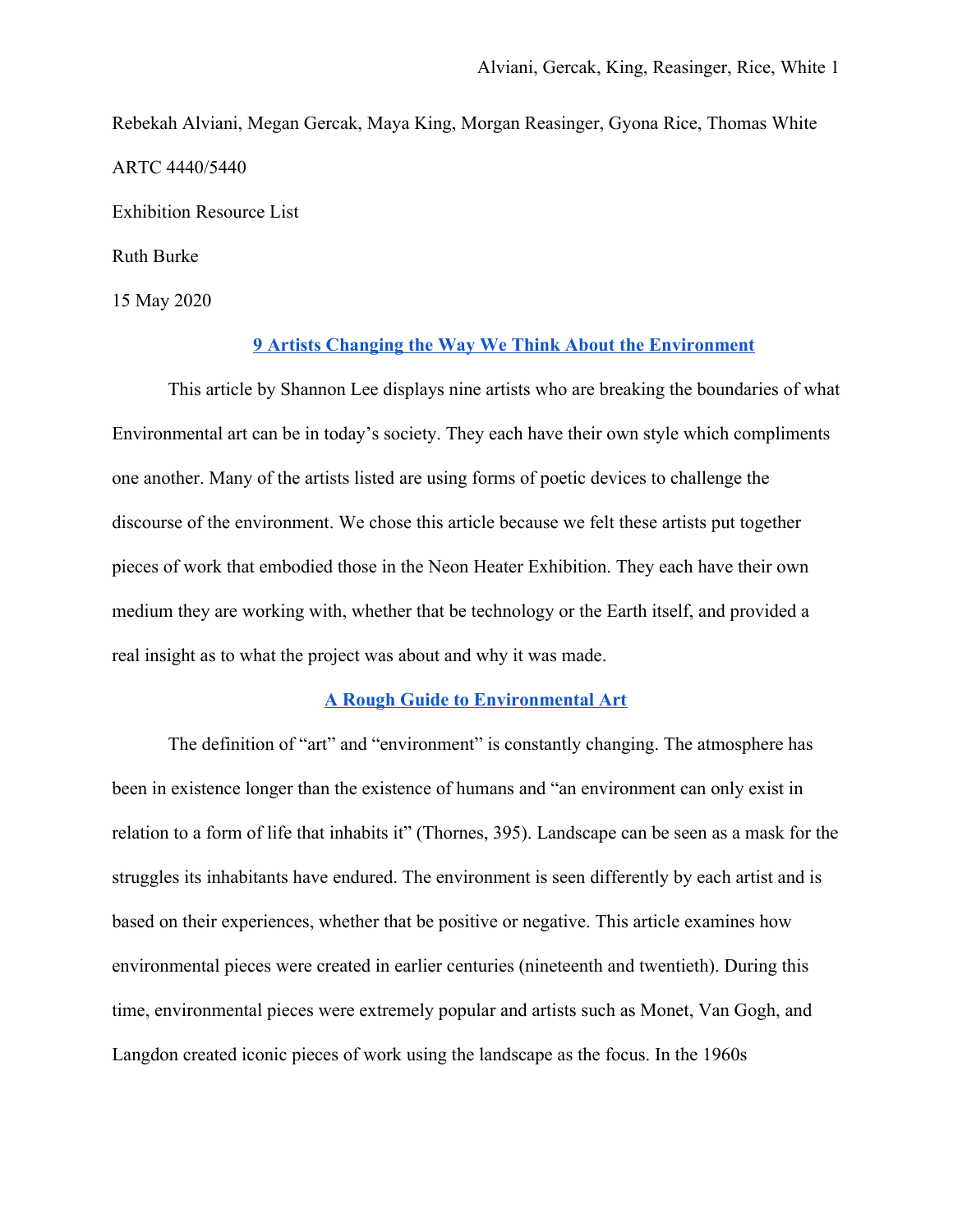performative pieces started to use "terms as land art, process art, ecological art, eco-art, earth art, earthworks, and total art" (Thornes, abstract), making land art the shortened term for landscape art. As climate change became an issue, global warming gained attention in the land art community. The sky has become prominent in these pieces, as it is a significant part of land art pieces by focusing on pollution in the atmosphere.

# **[Creative Ecology: Art's Role in Environmental and Sustainability Issues in Australia](https://digitalcollections.sit.edu/cgi/viewcontent.cgi?referer=https://www.google.com/&httpsredir=1&article=1580&context=isp_collection)**

This is the written account of a study conducted through the use of interviews with varying artists, community organizations, and research institutes as well as other venues. After conducting these interviews, and actively participating in community festivals that celebrate the environment, the author determined that art has the power to educate people about the difficulties of man's relationship with the environment.

The author determined that many artists address their own personal concerns through art, and use their art as a means of increasing their own individual understanding of these issues. Since art has the ability to bring people together as well as connect them with the art on an emotional and subliminal level, this can serve to inspire new appreciations for our environment. The final point proven during the course of the study is that art has the ability to foster a more environmentally conscious and sustainable society.

### **[Environmental Art](https://www.theartstory.org/movement/environmental-art/)**

Environmental art has many forms and outcomes of what it can do for the viewer. Artists are aiming to work together with natural elements and not harm them. More often than not, they use a lot of raw elements from the Earth, and develop a connection between the environment and the viewer. The main purpose of this article is to communicate the idea of Environmental art,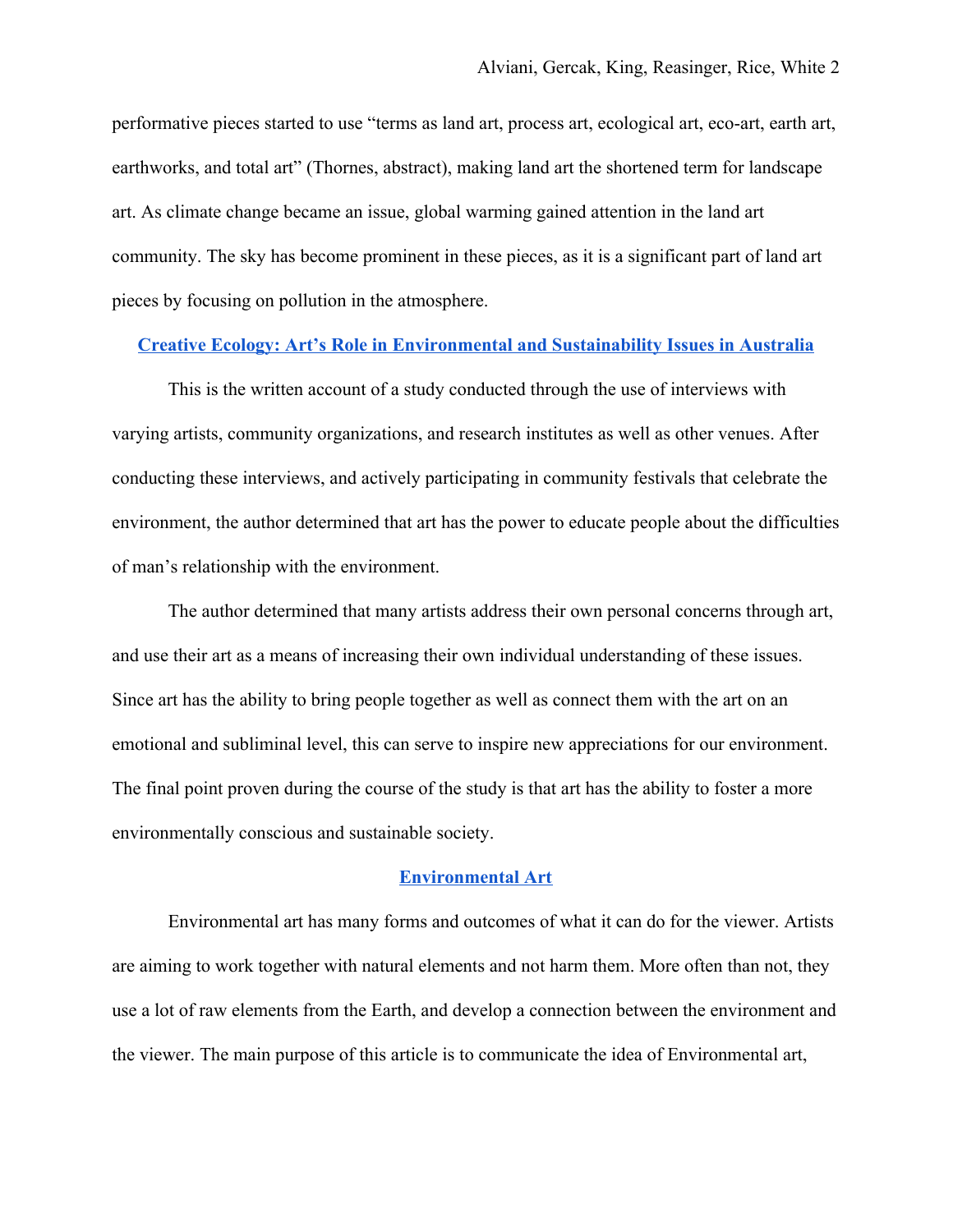how it started, and how it has changed over the years. This is what our theme is wrapped around. All of the artists throughout time displayed have implemented this theme using a number of trends from the beginning of this style's existence, including movements toward preserving nature.

# **[From conceptual to environmental art: situating sculpture in landscape](https://artuk.org/discover/stories/from-conceptual-to-environmental-art-situating-sculpture-in-landscape)**

From an environmental perspective, we are living in transitional times; the practices we engage in now have far-reaching implications for the survival of the earth and all its life forms. Concerns about the decline of nature have been occurring far before the post-war era. Preoccupied with the increasing forms of pollution, intellectuals and artists of the nineteenth century sparked new discussions about having ecological awareness. But there are certain artists that truly contributed to the recognition of ecological concerns by creating conceptual installations that later expanded into the category of Environmental art.

## **Richard long**

Most known for creating *A Line Made by Walking* a piece consisting of a path by treading over the same ground repeatedly, then the spaces are documented through photography.

#### **David Nash**

This artist is famous for his work with trees, wood, and the natural environment since the 1960s. His work involves manipulation of wood and saplings to produce sculptures that bridges abstraction and figuration.

## **Andy Goldsworthy**

This British sculptor is known for his site-specific works placed in nature settings. Though he does not define himself as an environmental artist, his works focus on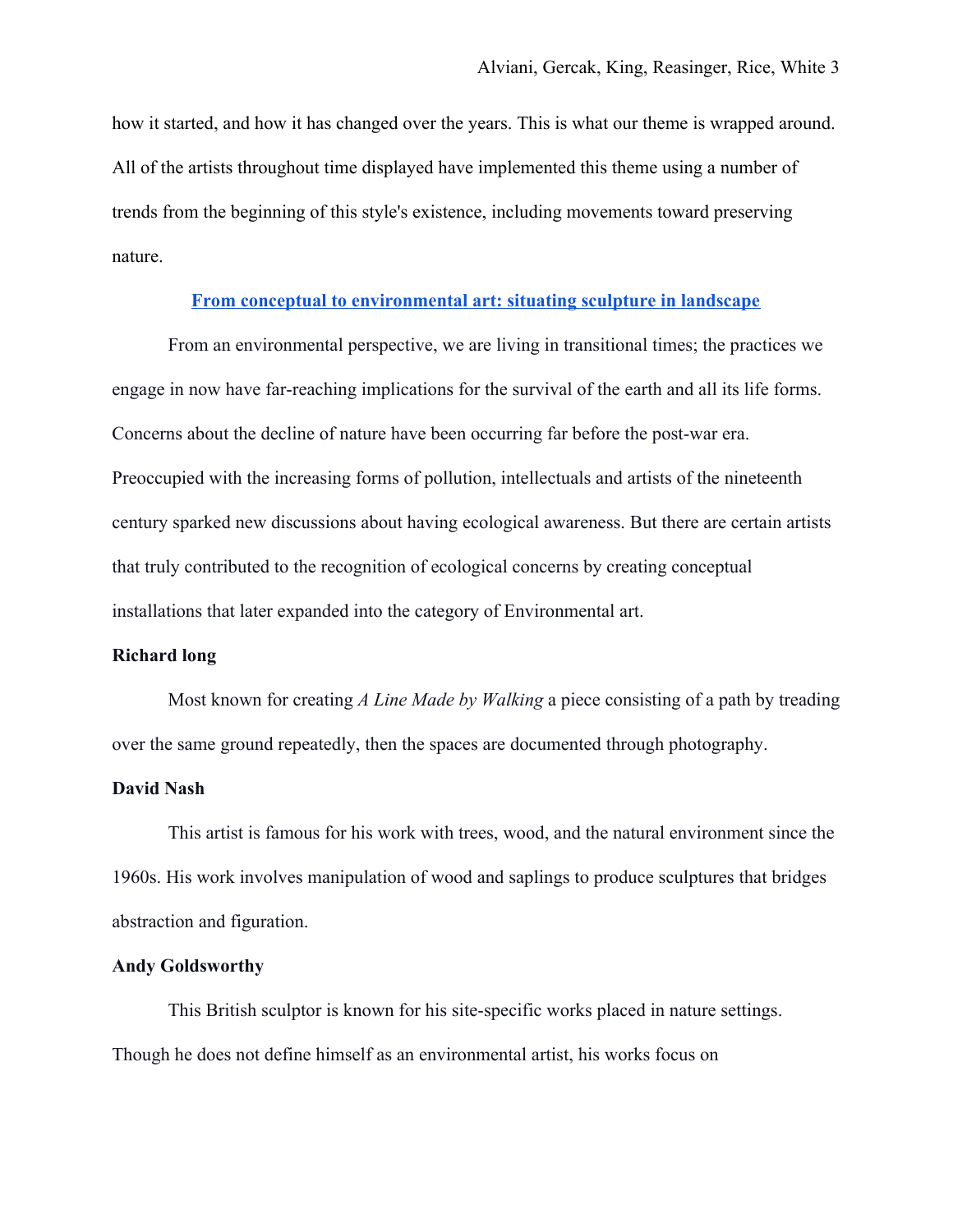ecologically-minded practices starting in the 1960s. His installation *Outclosure* was a result of his interest in the tradition of making common land inaccessible— resulting from the *Inclosure Consolidation Act* of 1801.

## **Anya Gallaccio**

A Scottish-born artist that was most known for her works with natural, organic, or perishable materials. *Blessed* is a piece consisting of bronze cast apples hanging from a tree. It is a site-specific installation that uses inorganic materials with organic materials as a way to make humans think about the erosion of nature and waste.

## **[Land Art Generator](https://landartgenerator.org/blagi/archives/2094)**

This resource is a preamble to a design competition that took place in 2012 based on ecological and environmental art. It gives a brief but comprehensive explanation on what ecological art, or eco-art, is and also describes the different motives behind the movement. The article introduces and briefly describes the works of four different eco-artists: Ann T. Rosenthal, Betsy Damon, Eve Mosher, and Andrea Polli. This resource was selected because it gives a very concise and clear description of the Environmental art movement as well as a helpful start in beginning to form a list of eco-artists to reference and take inspiration from.

## **[The Era of Environmental Art](https://www.widewalls.ch/environmental-art/)**

This article went into great detail about why environmental art is very important and the impact it has on current environmental issues. It states that, "Environmental Art is often used as an umbrella term to encompass [Land Art](https://www.widewalls.ch/land-art/), Earth Art, Earthworks, or Eco-Art." This article then delves into the history of environmental art. During the Neo-Romantic Movement, artists started to worship nature as they were entranced by its beauty. Eventually, Environmental art